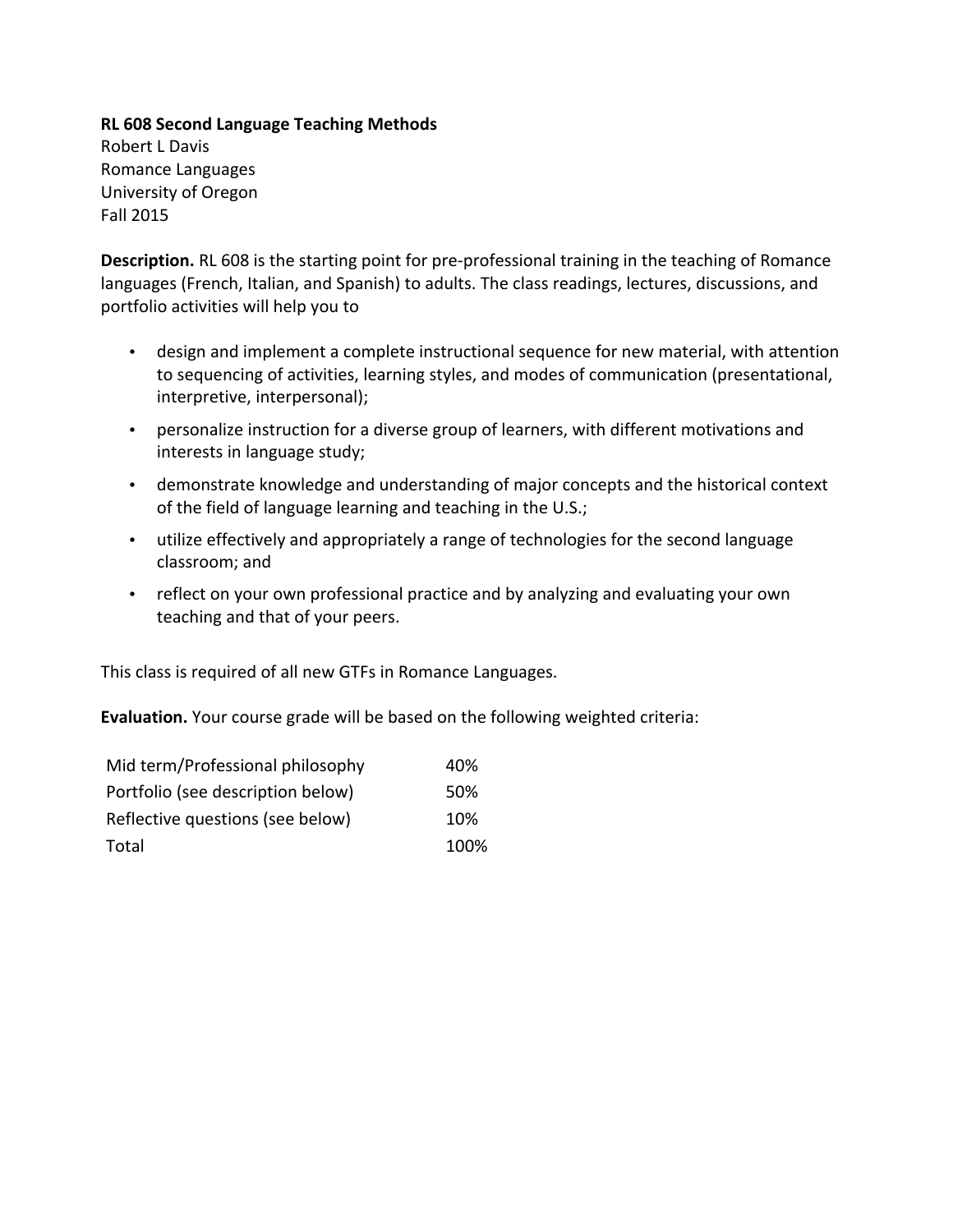# Professional Portfolio

A teaching portfolio is a collection of evidence of your progress in pre-professional training. The assignments below should help you move towards proficiency as a teacher and are directly related to the course goals for RL 608. We will discuss in detail the instructions for each assignment in class. Note:

(1) Not all assignments have deadlines. Part of your portfolio grade is based on your "time management", i.e. how well you plan ahead to distribute these assignments over the course of the fall quarter. (2) The purpose of these assignments is to develop and enhance your professional practice. If you can provide

equivalent alternative means of demonstrating professional proficiencies, do not hesitate to propose them.

Complete

### 1. A Professional is **connected** to the profession *(a) demonstrate familiarity with journals in the field:* Use at least two articles from the journals that deal with second-language acquisition or teaching (FLAnnals, MLJ, AAT journals) in your action research project; see 3d below. *(b) demonstrate familiarity with professional organizations:* Visit the web sites of three professional organizations (ACTFL, COFLT, and your AAT?); write a one-paragraph summary of what each can offer you in terms of professional development.  $\overline{\phantom{a}}$ 2. A Professional is an **informed** decision maker *(a) demonstrate knowledge of basic research behind language teaching* Create a collaborative on-line glossary of technical terms associated with L2 acquisition and pedagogy.  $\overline{\phantom{a}}$ *(b) demonstrate application of research on second language learning* Create a Teaching Philosophy statement connecting theory to practice. *(c) demonstrate coherent lesson planning* Create a written plan for the entire instructional sequence for new material. *(d) demonstrate integration of skill areas* Create a lesson plan for the interpretive mode (reading or listening). 3. A Professional is a **reflective** practitioner *(a) observe and critique peers:* Carry out two observations using the forms provided.  $\overline{\phantom{a}}$  $\overline{\phantom{a}}$ *(b) observe and critique self:* Videotape your class and write a one-page critique. \_\_\_\_\_\_  $\overline{\phantom{a}}$ (c) acknowledge your own pedagogical background and learning and teaching styles and those of *your students:* Send in entries to the online journal questions. Take the VARK on line.  $\overline{\phantom{a}}$  $\overline{\phantom{a}}$ *(d) demonstrate understanding of action research* Pose a research question for your language class, informed by at least two relevant articles from the journals in 1a above, execute action research, present results to class  $\overline{\phantom{a}}$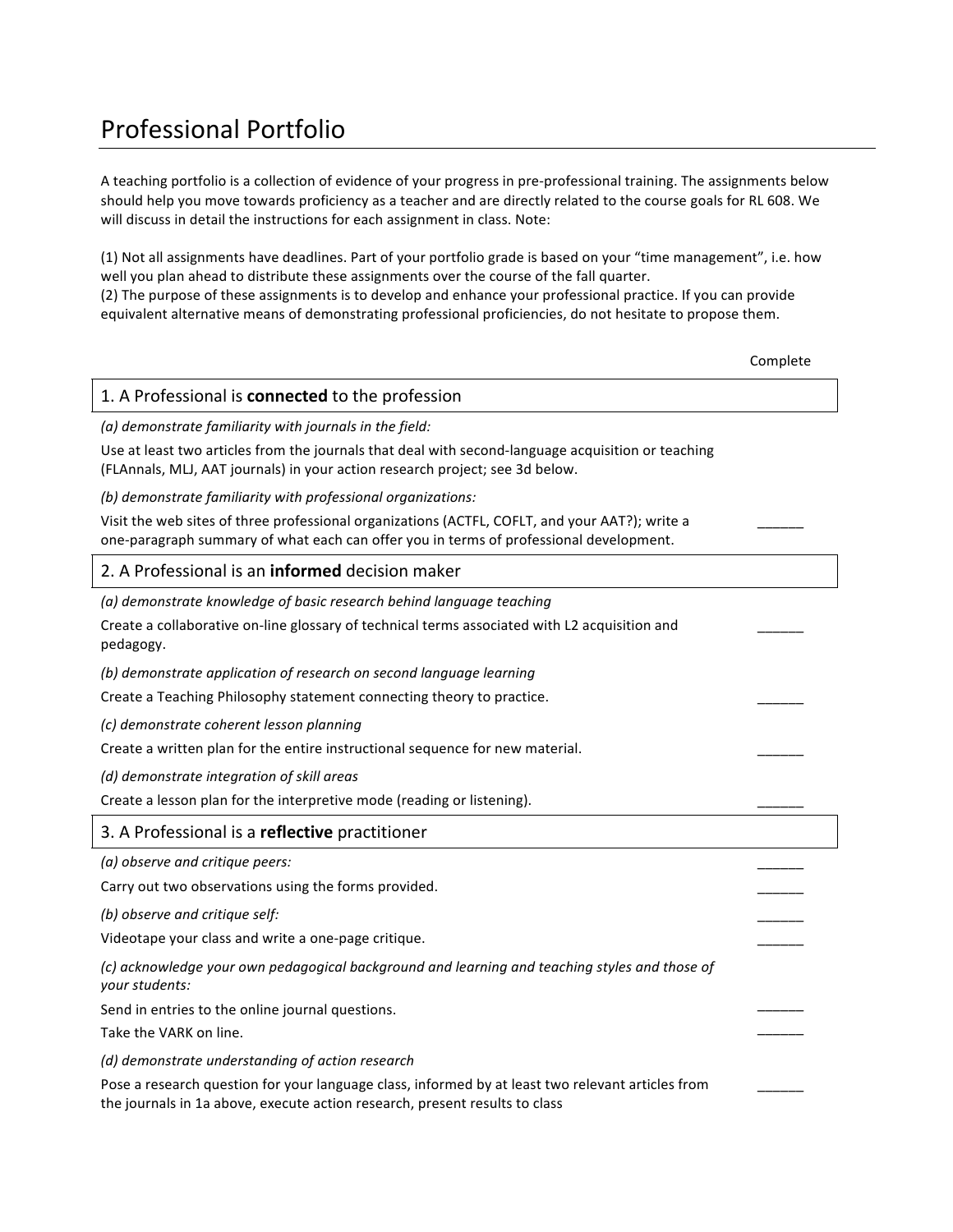# Reflective questions

The following questions are designed to serve as a point of departure for your reflection on your performance as a teacher (present or future). The themes covered each week will enable you to explore your beliefs about and experiences in second language teaching and allow you to personalize the topics covered in class. Of course, you can email me at any time with other reflections or to test out ideas you may have about teaching. Answer these questions in narrative format. You may answer in Spanish, French, or Italian, but English is preferred!

Please post your responses in the Canvas discussion area.

### *Week 1*

Have you had any previous teaching experience? What was the context (middle school, private tutoring, university conversation groups, etc.)? What principles or techniques from that experience do you think you could apply to teaching your language classes here at UO or elsewhere in the future?

## *Week 2*

How does the lesson structure that derives from the lesson plan template differ from what you are used to as a language student? Do you think that this structure is too limiting/too flexible/about right?

## *Week 3*

In the classes you have observed, how do teacher and student roles differ from what you experienced as a language student? Has anything you have seen in observations made a significant impact on the way you will act as a teacher?

### *Week 4*

Review the different historical methodologies covered in class. Which approach(es) are most familiar to you, either as a student or a teacher? Are there any specific techniques or practices that are consistent with the language program you now work in?

### *Week 5*

How much time have you spent this week on lesson planning? How could you reduce that time? Which parts of your teaching have already become automatic so that you don't have to plan them in great detail? Have you noticed any instances where the activity you planned took much longer or much less time that you anticipated? Was it an isolated incident or can you glean some useful generalization that will help you plan more effectively in the future?

## *Week 6*

How useful has your textbook been in planning classes? Study the structure of an entire chapter and try to find which parts are helpful and which are not. Consider also ancillary materials (workbook, video, etc.)

## *Week 7*

Have you seen any effective warm-ups in the classes you have observed? What seemed to work? How could they have been improved?

## *Week 8*

What differences have you noticed in your students' learning styles? (Consider the kinds of questions they ask in class and in your office hours.)

### *Week 9*

Thanksgiving break: no questions.

### *Week 10*

Do you think your students have made substantial progress this term? How well do you think you have carried out the goals of your language program? What would you like to work on next term/in the future to improve your teaching?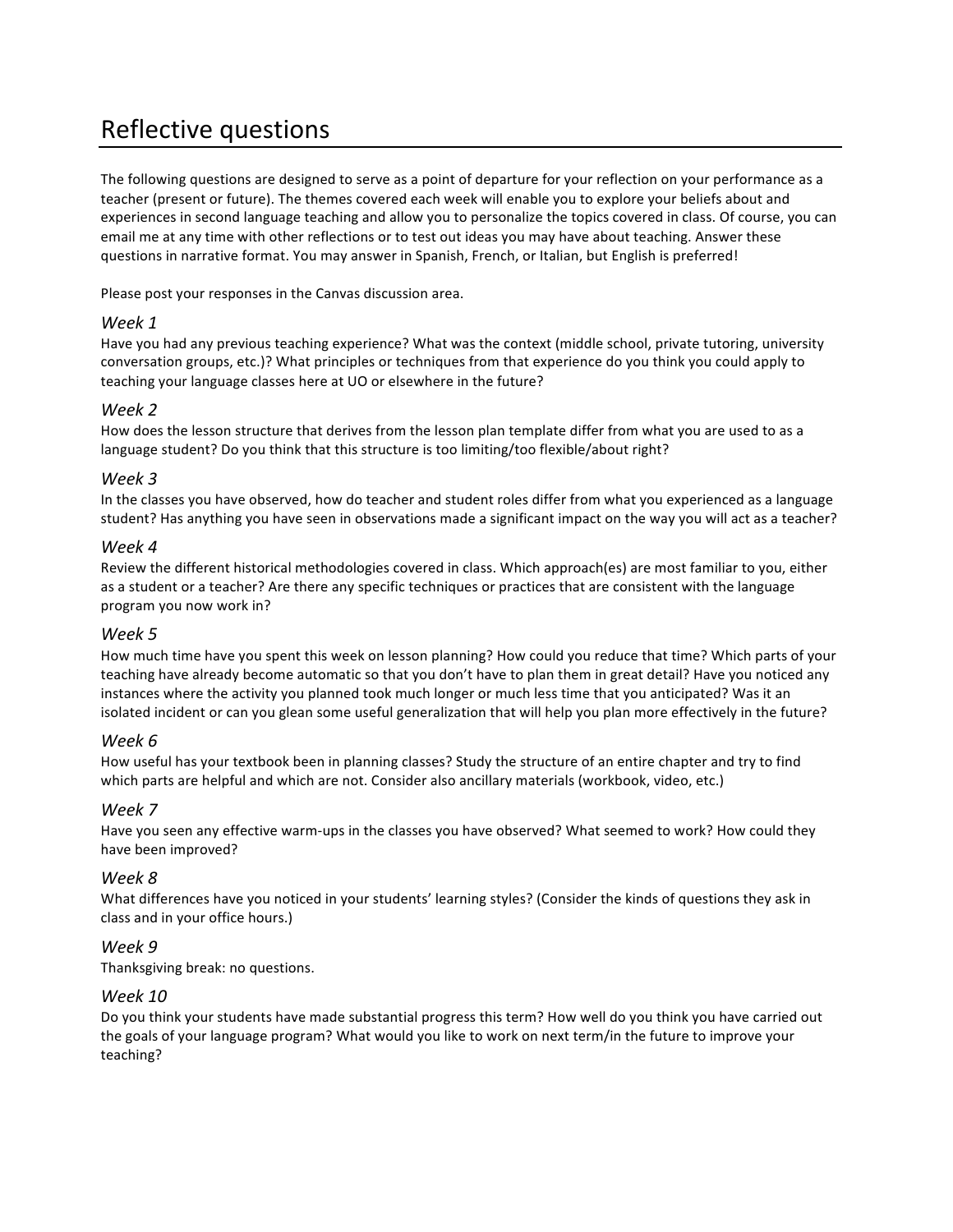# **Course calendar**

## **N.B.:** The on-line document is the definitive version of the syllabus. It may be updated occasionally. If you print a hard copy, make sure you check the Canvas site to get the most current assignments.

Follow the links to the questions.

MCLTH = Making Communicative Language Teaching Happen, Lee and VanPatten (second edition) See complete list of references below calendar.

|                |                        | Week Date Topic                         | <b>Readings/Activities</b><br>(Prepare before class)                                                                                                                                                                                                                                                                                                                                                                                                                                                                                                                                                                                                                                               | <b>Turn in</b><br>(Reflective questions by Sunday) |
|----------------|------------------------|-----------------------------------------|----------------------------------------------------------------------------------------------------------------------------------------------------------------------------------------------------------------------------------------------------------------------------------------------------------------------------------------------------------------------------------------------------------------------------------------------------------------------------------------------------------------------------------------------------------------------------------------------------------------------------------------------------------------------------------------------------|----------------------------------------------------|
| $\mathbf{1}$   | 29                     | Sept   Introduction;<br>Lesson planning |                                                                                                                                                                                                                                                                                                                                                                                                                                                                                                                                                                                                                                                                                                    |                                                    |
|                | Oct<br>1               | Teacher and<br>learner roles            | MCLTH, chapter 1 ("From Atlas")                                                                                                                                                                                                                                                                                                                                                                                                                                                                                                                                                                                                                                                                    | RQ <sub>1</sub>                                    |
| $\overline{2}$ | Oct<br>$6\overline{6}$ | Proficiency                             | Omaggio, chapter 1 ("On knowing a<br>language"); QUESTIONS:<br>1. How could you explain the technical,<br>professional definition of "proficiency" to a<br>beginning language student?<br>2. What are the four components of Canale and<br>Swain's definition of communicative<br>competence? Which of the four components has<br>traditionally been the centerpiece of the second-<br>language classroom?<br>3. What are the four levels of the ACTFL<br>proficiency scale? Name the five criteria used to<br>distinguish the levels. According to the reading,<br>what level is a realistic expectation for students<br>in a two-year university language program<br>(assuming no study abroad)? |                                                    |
|                | Oct<br>8               |                                         | VanPatten 1998                                                                                                                                                                                                                                                                                                                                                                                                                                                                                                                                                                                                                                                                                     | RQ <sub>2</sub>                                    |
| 3              | Oct<br>13              | A history of<br>methodologies           | chapter 6 MCLTH (pp. 116-136); QUESTIONS:<br>1. Be ready to explain your personal stance with<br>respect to the "beliefs" outlined by Lee and<br>VanPatten in this chapter.<br>2. Make sure you can give brief definitions for<br>each of the components of the following model<br>of language acquisition: INPUT, INTAKE,<br>DEVELOPING SYSTEM, OUTPUT<br>Smith (2000), "Four decades of Bonjour"<br>see also Omaggio pp. 105-113, if you are<br>interested in more info on three historical<br>methodologies                                                                                                                                                                                     |                                                    |
|                | Oct                    | Comprehensible                          | chapter 2 MCLTH (pp. 26-48): QUESTIONS:                                                                                                                                                                                                                                                                                                                                                                                                                                                                                                                                                                                                                                                            | RQ <sub>3</sub>                                    |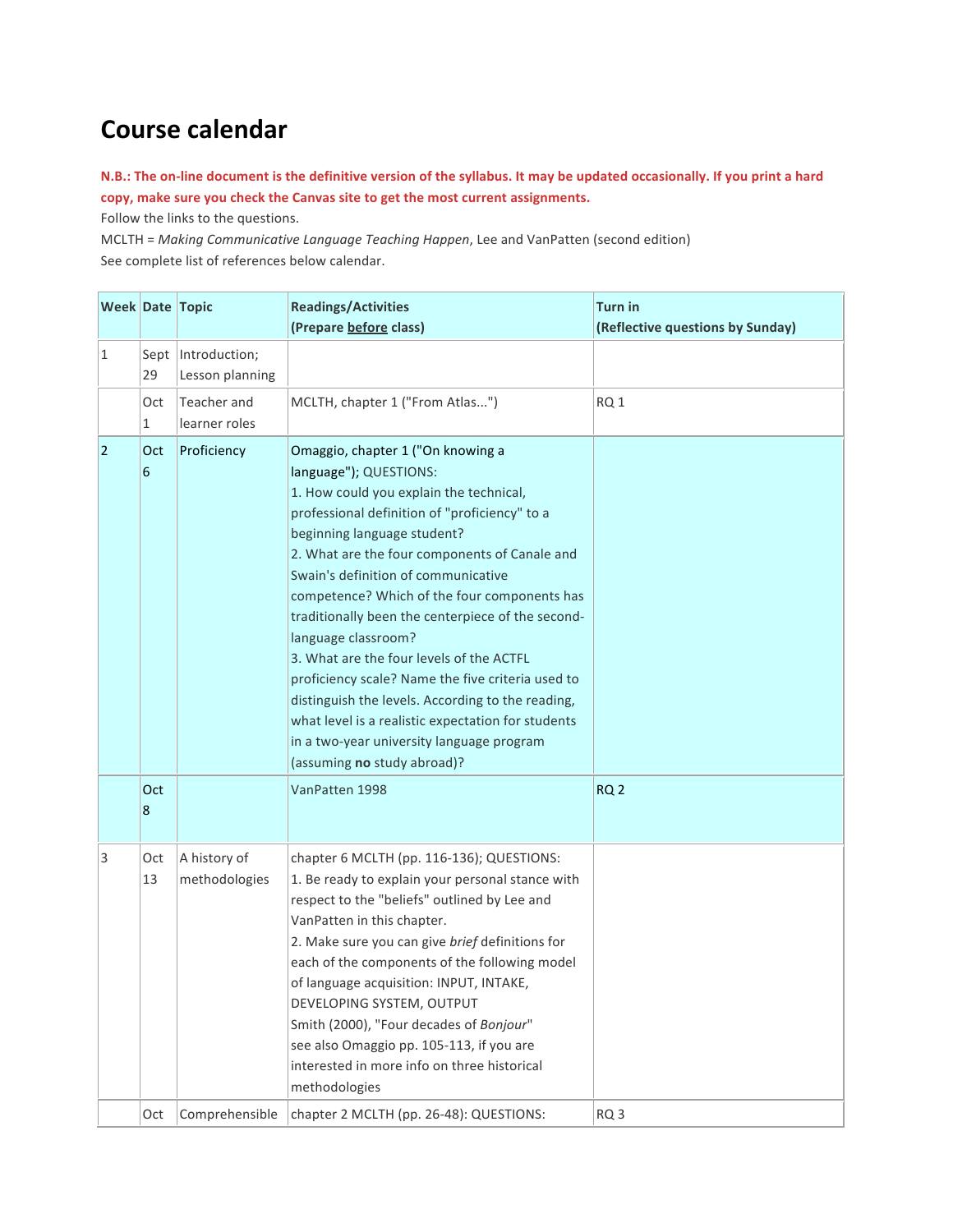|                | 15         | input                            | 1. What is the difference<br>between input and intake?<br>2. What makes language learning input<br>comprehensible?<br>3. In our next class, you will begin to develop two<br>presentations that are rich in comprehensible<br>input; you will be able to incorporate these into<br>your 101 class in the next week or so. Be sure to<br>come to class with one vocabulary topic and one<br>grammar topic that you must teach soon<br>according to your syllabus. |                                                                                                                                                                                                                                                                                                                                                             |
|----------------|------------|----------------------------------|------------------------------------------------------------------------------------------------------------------------------------------------------------------------------------------------------------------------------------------------------------------------------------------------------------------------------------------------------------------------------------------------------------------------------------------------------------------|-------------------------------------------------------------------------------------------------------------------------------------------------------------------------------------------------------------------------------------------------------------------------------------------------------------------------------------------------------------|
| $\overline{4}$ | Oct<br>20  | <b>PACE</b>                      | chapter 7, Shrum and Glisan (189-210)                                                                                                                                                                                                                                                                                                                                                                                                                            | <b>Observation 1</b>                                                                                                                                                                                                                                                                                                                                        |
|                | Oct<br>22  | <b>PACE II</b>                   | McNiff 2002 (action research.pdf): Read at least<br>pp. 4-9; continue reading if you need more<br>information                                                                                                                                                                                                                                                                                                                                                    | RQ <sub>4</sub>                                                                                                                                                                                                                                                                                                                                             |
| 5              | Oct<br>27  | T                                | Input and Output   chapter 7 MCLTH (pp. 137-167)                                                                                                                                                                                                                                                                                                                                                                                                                 |                                                                                                                                                                                                                                                                                                                                                             |
|                | Oct<br>29  | Ш                                | Input and Output chapter 8 MCLTH (pp. 168-182)                                                                                                                                                                                                                                                                                                                                                                                                                   |                                                                                                                                                                                                                                                                                                                                                             |
| 6              | Nov<br>3   | Task-based<br>instruction        | chapters 3-4 MCLTH (pp. 49-97)                                                                                                                                                                                                                                                                                                                                                                                                                                   | Hand in a draft section of your "teaching<br>philosophy", in which your articulate<br>your understanding of (1) the language<br>acquisition process and (2) the role of<br>the teacher in the context of instructed<br>L2 learning. Evaluation: 2 pages long,<br>use of the technical vocabulary and<br>concepts from the class readings and<br>discussion. |
|                | Nov<br>5   | Error correction                 | Omaggio pp. 258-271 ("Responding to the<br>learner")                                                                                                                                                                                                                                                                                                                                                                                                             | RQ <sub>6</sub>                                                                                                                                                                                                                                                                                                                                             |
| 7              | Nov<br>10  | Listening<br>comprehension       | chapter 10 MCLTH (pp. 195-216)                                                                                                                                                                                                                                                                                                                                                                                                                                   | <b>INSTRUCTIONAL SEQUENCE (PACE</b><br>model)                                                                                                                                                                                                                                                                                                               |
|                | Nov<br>12  | Reading                          | chapter 11 MCLTH (pp. 217-243)                                                                                                                                                                                                                                                                                                                                                                                                                                   | RQ <sub>7</sub>                                                                                                                                                                                                                                                                                                                                             |
| $\overline{8}$ | Nov<br>17  | Reading                          | http://fllite.org (Literary in the Everyday)                                                                                                                                                                                                                                                                                                                                                                                                                     |                                                                                                                                                                                                                                                                                                                                                             |
|                | Nov<br>19  | <b>ACTFL: NO CLASS</b>           |                                                                                                                                                                                                                                                                                                                                                                                                                                                                  | RQ <sub>8</sub>                                                                                                                                                                                                                                                                                                                                             |
| 9              | Nov<br>24  | Writing                          | Omaggio ch. 7 (280-338)                                                                                                                                                                                                                                                                                                                                                                                                                                          | <b>Observation 2</b>                                                                                                                                                                                                                                                                                                                                        |
|                | Nov<br>26  | THANKSGIVING:<br><b>NO CLASS</b> |                                                                                                                                                                                                                                                                                                                                                                                                                                                                  |                                                                                                                                                                                                                                                                                                                                                             |
| 10             | <b>Dec</b> | Teaching culture                 | Galloway 1998                                                                                                                                                                                                                                                                                                                                                                                                                                                    | <b>READING LESSON</b>                                                                                                                                                                                                                                                                                                                                       |